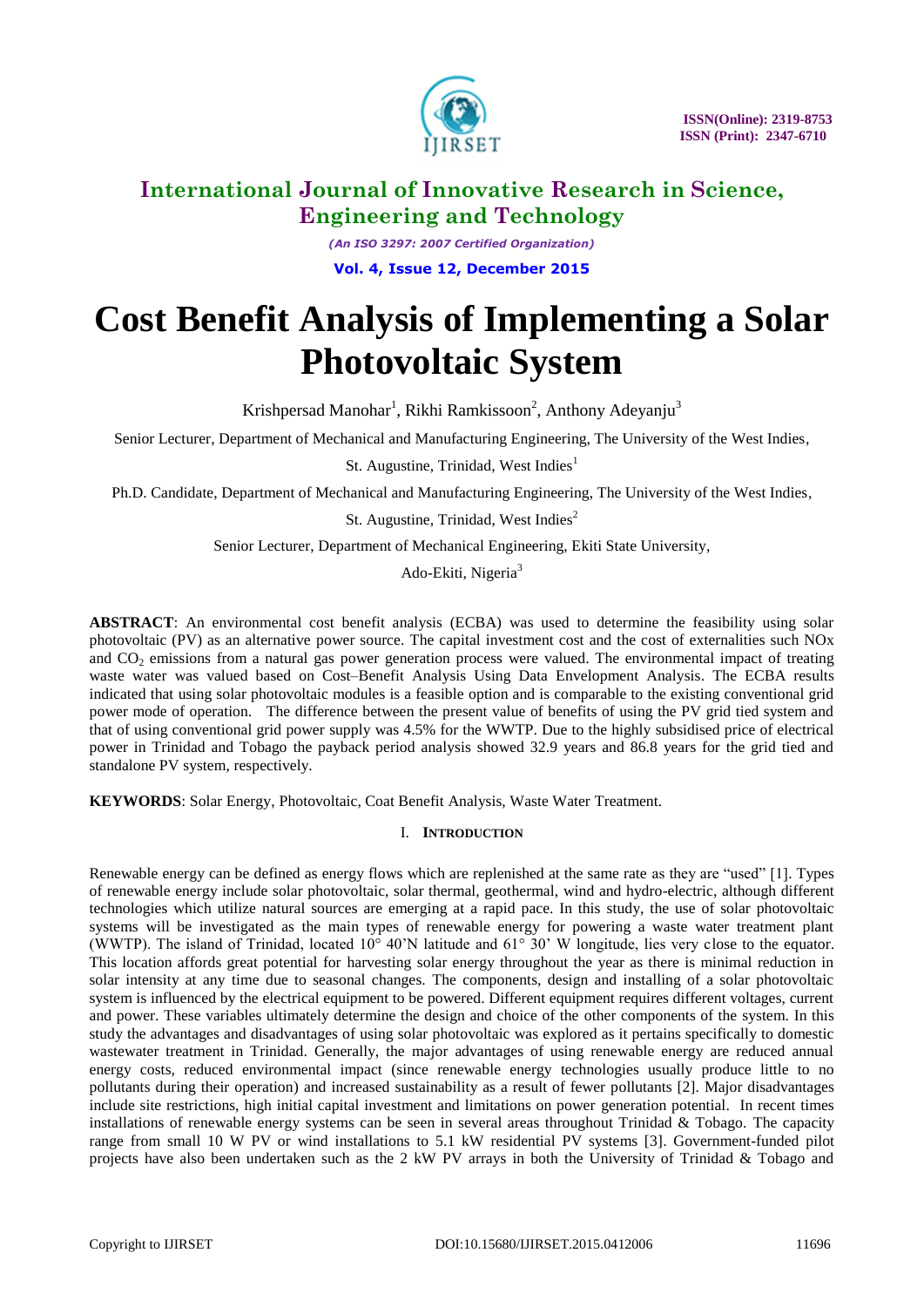

*(An ISO 3297: 2007 Certified Organization)*

### **Vol. 4, Issue 12, December 2015**

Trinidad Electricity Commission (T&TEC) compounds [4]. To date, there have not been any installations as large as the system which would be required for the WWTP.

### II. **PHOTOVOLTAIC SITE OVERVIEW**

The wastewater treatment plant (WWTP) at Orangefield, Trinidad, was chosen for this study. Currently this plant treats 309 m<sup>3</sup> of domestic sewage from 11,000 persons daily using a Completely Mixed Activated Sludge (CMAS) process. Domestic waste form households and schools within the vicinity flow by gravity to the intake or wet well located next to the treatment plant. Fig.1 shows the wet well of the WWTP. Physical site dimensions measured included length and width of the WWTP compound as well as the height of all buildings, trees and other potential obstructions located on and around the compound.



Fig. 1. Wet well (intake) of the Orangefield waste water treatment plant

#### III. **ELECTRICAL POWER REQUIREMENT**

Presently, the WWTP is powered 100% from the grid. The main power consumption apparatus in the plant are pumps and blowers. In the wet well, 2 horizontal centrifugal pumps, each powered by 1 US Electric 7.5 horsepower motor, automatically alternate to transfer wastewater to the aeration chamber. The pumps are controlled by a waterproof electrical switch installed in the water intake well which floats on top of the wastewater. When the water reaches a predetermined height, raising the float with it, the level system automatically switches on 1 of the pumps which transfers the wastewater to the aeration chamber in the WWTP approximately 30m away. In the aeration chamber, oxygen is introduced into the raw sewage by means of 2 Roots Model U-RAI 56 Rotary Lobe Blowers (Fig. 2), each individually powered by 1 Westinghouse 20 horsepower motor [5].The blowers also provide the necessary vacuum suction to transport the undigested organic settled solids (the Return Activated Sludge) from the clarifier chamber to the aeration chamber [5]. All other auxiliary power needs such as lighting and potable water pumps were also supplied from the grid. Therefore, using the average readings of energy consumption from the bimonthly Trinidad and Tobago Electricity Commission (T&TEC) bill over a one year period proved to be the most accurate way to determine the overall energy consumption of the WWTP. This data was essential for predicting the energy requirements for an alternative power system before doing an upgrade. The average bimonthly consumption (60 days) was calculated as 10,500 kWh and the average bimonthly cost including all taxes was TT\$ 5000 or TT\$ 0.476 per kWh.This is a highly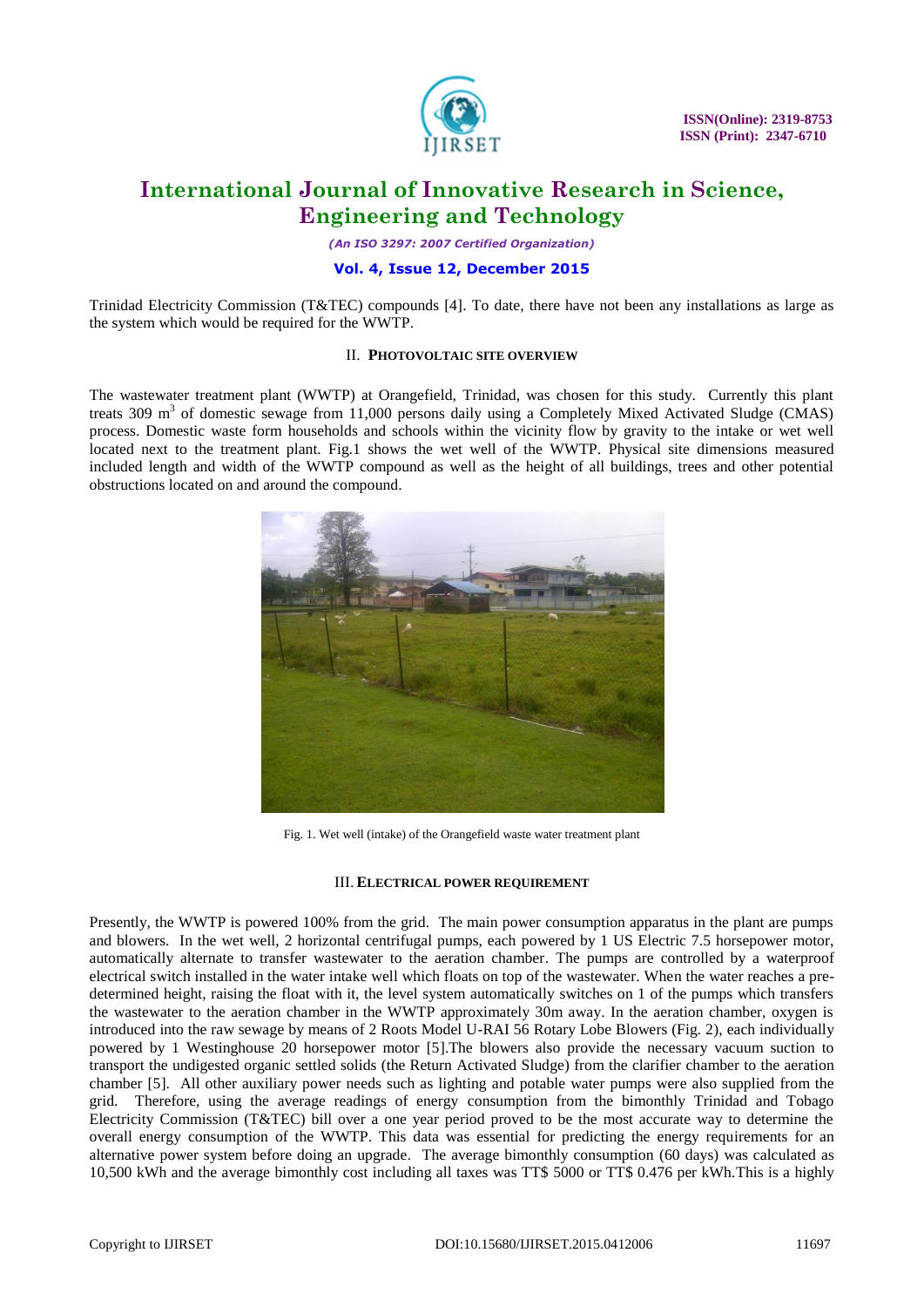

*(An ISO 3297: 2007 Certified Organization)*

### **Vol. 4, Issue 12, December 2015**

subsidise price and is one of the lowest rate in Latin America [6]. For a 24 hour period the power consumption for the WWTP was 175 kWh



Fig. 2. Inside of the blower house, showing blower #2 and the air outlet pipe leading to the treatment plant

### IV. **AVAILABLE SOLAR ENERGY**

At the site location the average daily temperature was recorded using an *Ambient Weather WS-2080* Weather Station. The thermometer of the *WS-2080* was compared to a calibrated thermometer to ensure accurate readings were obtained. Data was recorded at 1 hour intervals by a data-logger stored on site and retrieved weekly [7]. Average daily and monthly temperatures were then calculated. A pyranometer on a flat surface and voltmeter were used to record irradiance readings at 5–minute intervals over a 24-hour period for one month. Fig.3 shows a sample graph of the variation in insolation measured at the site. On this day the insolation at the site was 5.41 kWh/m<sup>2</sup>. The insolation data was compared to values based on readings from the USA's National Aeronautics and Space Administration's (NASA) satellites for central Trinidad over the same time period (the month of May). The monthly insolation values were within 3% of the average NASA readings collected from 1983 – 2005 for central Trinidad (Table 1) [8].



Fig.3. Graph Showing Site Irradiance Values at the Orangefield WWTP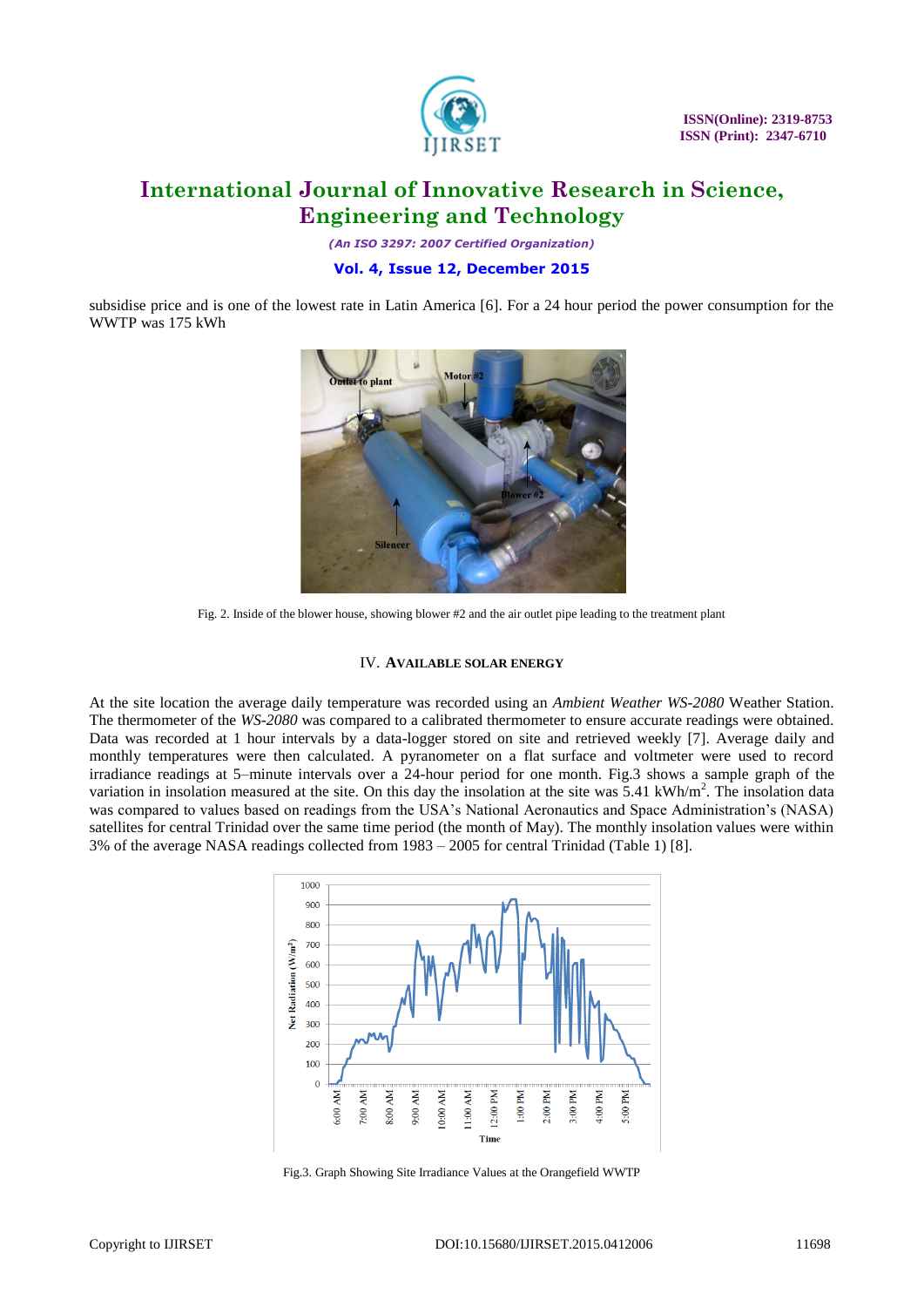

*(An ISO 3297: 2007 Certified Organization)*

### **Vol. 4, Issue 12, December 2015**

Table 1: Summary of Monthly Insolation Values

| Month     | <b>Insolation</b><br>$(kWh/m^2/day)$ |          |  |
|-----------|--------------------------------------|----------|--|
|           | <b>NASA</b>                          | Adjusted |  |
| January   | 63                                   | 5.73     |  |
| February  | 6.38                                 | 5.81     |  |
| March     | 6.27                                 | 5.71     |  |
| April     | 5.88                                 | 5.35     |  |
| May       | 5.89                                 | 5.36     |  |
| June      | 5.51                                 | 5.01     |  |
| July      | 5.73                                 | 5.21     |  |
| August    | 5.73                                 | 5.21     |  |
| September | 5.68                                 | 5.17     |  |
| October   | 5.73                                 | 5.21     |  |
| November  | 5.49                                 | 5        |  |
| December  | 5.89                                 | 5.36     |  |

### V. **SHADE ANALYSIS**

The cost-effectiveness of a PV system depends crucially on positioning its solar array to capture as much sunlight as possible [9]. Shading of a single cell connected in series in a module can cause multiple problems including dissipation of power, cracking, overheating, melting of solder or damage to the encapsulating material [9]. This problem is termed hotspot formation. The same occurs on a larger scale, that is, a single shaded module in an array can cause significant power dissipation from the entire array due to hotspot formation. It is therefore important to reduce the formation of shadows on PV modules, especially shadows caused by permanent objects such as nearby trees and buildings. As such, shade analyses were conducted at potential solar panel locations on the compound. In addition, the available area and average temperature at the site were determined [10].

To determine the potential for recurring shadows, solar shade analyses, including sun charts, were conducted at several locations on the site. Locations were chosen based on available area and potential for shade development by surrounding obstructions. Theodolite surveying software package which allowed measurement of azimuth, horizon angle, elevation angle and photographic capturing of the horizon were employed. The shade analysis conducted revealed a potential loss of  $0.35\%$  of insolation due to shading at this location. The site survey showed that  $4606m^2$  of land space was available within the compound of the Orangefield WWTP. However, not all of the available land was suitable for placing solar modules due to shading. From the site survey carried out, location A shown in Fig.5 was the most suitable location for placement of the solar PV panels.

Another factor to be considered is the ambient temperature since the performance efficiency and by extension the power generated by a PV panel is temperature dependent. Ambient outdoor temperature at the site had a monthly average of 27.8  $\degree$ C, with minimum and maximum monthly averages of 26.2  $\degree$ C and 29.2  $\degree$ C, respectively. The minimum and maximum daily temperatures recorded were 22.0  $^{\circ}$ C and 36.1  $^{\circ}$ C, respectively. Therefore, the design of the system was based on the maximum ambient temperature of 36.1°C.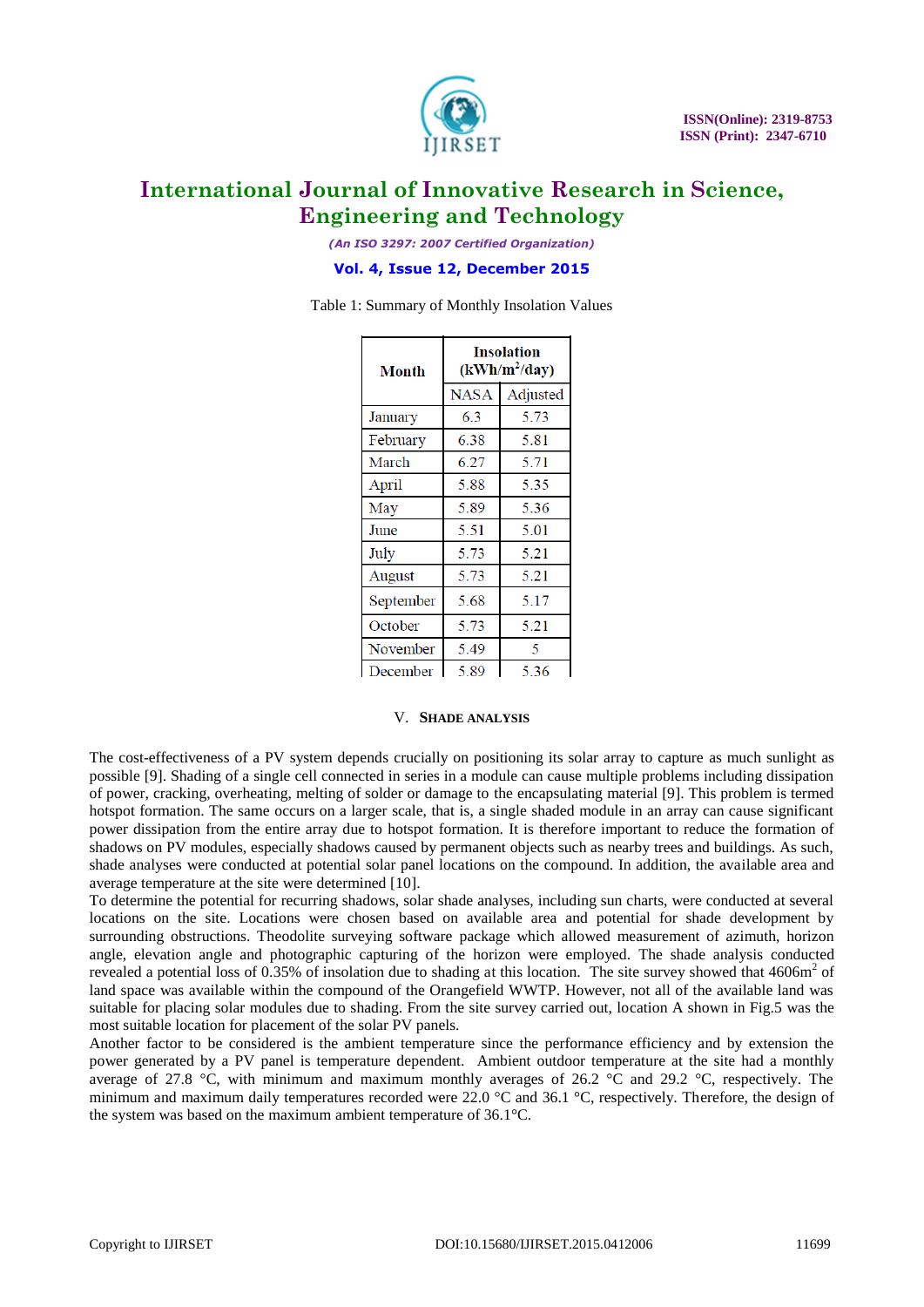

*(An ISO 3297: 2007 Certified Organization)* **Vol. 4, Issue 12, December 2015**



Fig. 5. Plan of Orangefield WWTP Showing Dimensions and Proposed Installation Location of the Solar PV System

### VI. **PHOTOVOLTAIC (PV) SYSTEM REQUIREMENT**

Sizing the PV system was based on the daily energy requirement of 175 kWh and an insolation value of 5.49  $kWh/m<sup>2</sup>/day$  for a 5 hour period per day. This was the lowest monthly insolation observed in November [8].

| <b>Required PV Power Capacity</b>                | $= 175$ kWh/5 hours                                            | $=$ 35 kW        |
|--------------------------------------------------|----------------------------------------------------------------|------------------|
| Adjusted PV Power required for Trinidad location | $=$ 35 kW + (-0.05 x 35 kW)                                    | $= 36.75$ kW     |
| <b>Estimated Solar panel temperature</b>         | $= 36.1$ °C x 1.2                                              | $=43.3\degree$ C |
| Power loss due to temperature                    | $= (43.3^{\circ}C - 25^{\circ}C) \times 0.005 \times 36.75$ kW | $= 3.36$ kW      |
| Power loss from DC to AC conversion              | $=$ 36.75 kW x (1 - 0.9)                                       | $= 3.68$ kW      |
| Mismatch loss                                    | $=$ 36.75 kW x (1 - 0.95)                                      | $= 1.84$ kW      |
| Dust and impurity losses                         | $=$ 36.75 kW x (1 - 0.93)                                      | $= 2.57$ kW      |
| PV System Size                                   | $=$ 36.75 kW + 3.36 kW + 3.68 kW + 1.84 kW + 2.57 kW           |                  |
|                                                  | $= 48.2$ kW                                                    |                  |

The number and type of solar panels were sized for a 49 kW non tracking system with a design life of 25 years [11]. Monocrystalline solar panels with a rated efficiency of 17%, 25 years life, 300W STC Rated Power (Factory Standard Test Conditions) and 280 W PTC Rated Power (Photo Voltaic USA Test Conditions) were selected. A total of 175 panels were required at a unit cost of TT\$ 2058 resulting in a capital investment of TT\$ 360150.

A 50 kW inverter rated at 96.7% efficiency at a cost of TT\$ 146737 was selected. Based on the average of three quotations from licensed contractors the cost for installation including material (concrete, electrical material and wiring) was a total of TT\$ 57000. The system was designed to feed into the grid when producing surplus power and feed off the grid when needed. Therefore, the system should have a net zero power consumption from the grid. This design eliminated the need of a battery bank for storage that was estimated at TT\$240000 with battery life of 7 years. However, with a standalone system there will be need for four sets of batteries costing by simple analysis TT\$ 960000.

The annual operation and maintenance cost is estimated as 0.2% of the photovoltaic modules cost and increases at a rate of 10% each year for 25 years with an annual discount rate of 8%.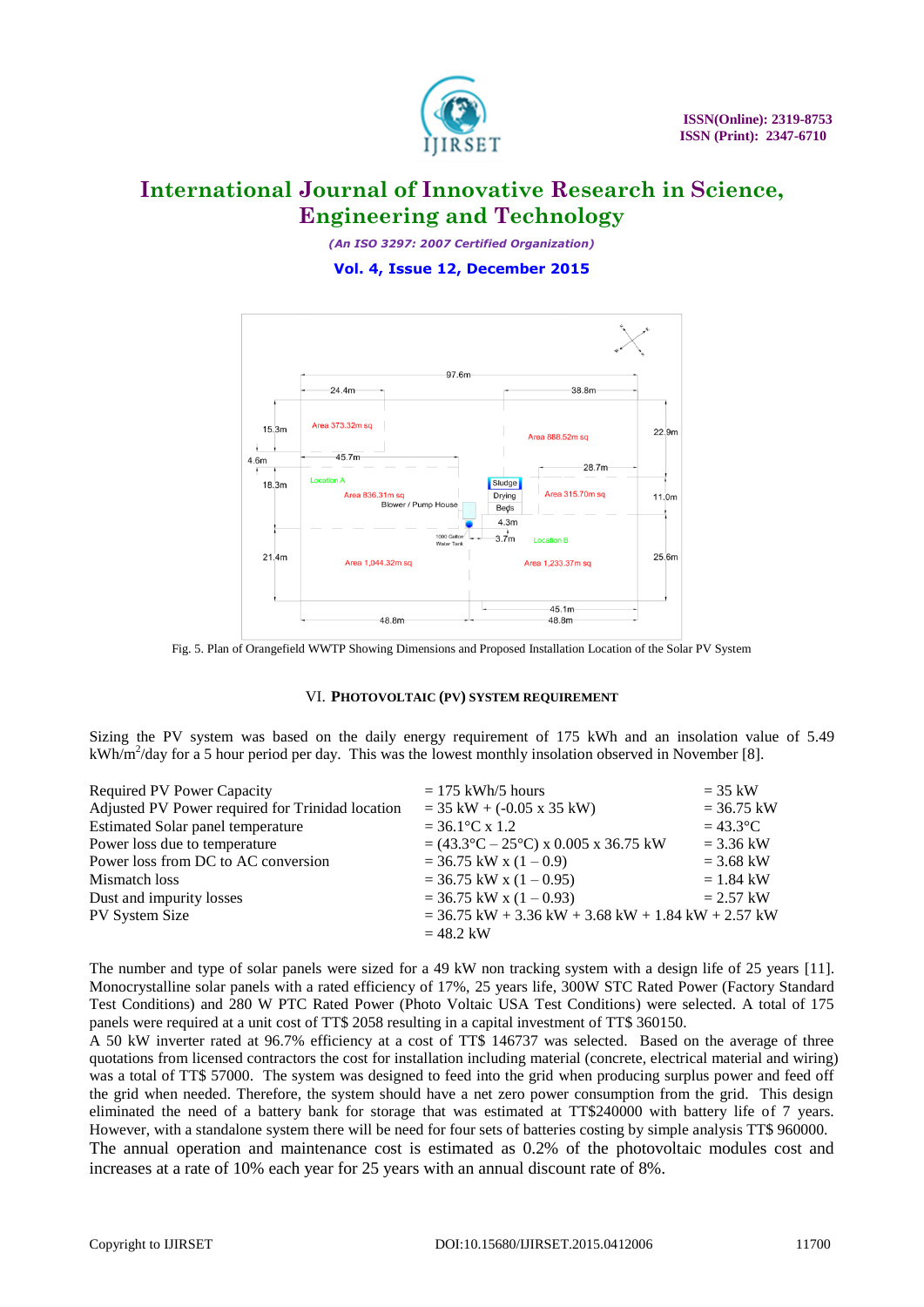

*(An ISO 3297: 2007 Certified Organization)*

**Vol. 4, Issue 12, December 2015**

Present value for operation and

maintenance for 25 years

#### VII. **ENVIRONMENTAL COST-BENEFIT ANALYSIS (ECBA)**

 $\frac{720.3}{0.02}$  $\left[1 - \left(\frac{1.1}{1.08}\right)^{25}\right]$  = TT\$ 20963

Environmental cost-benefit analyses (ECBA) are used for the social evaluation of investment projects and policies that involve significant environmental impacts [12]. The term "environmental impact" is used to include both positive and negative effects of a project. Although difficult, economic valuation of these environmental impacts forms one of the critical steps of ECBA.

An ECBA was used to evaluate the merits of fully powering the WWTP using a Photovoltaic system to generate electricity. This was compared with the existing system of a grid connected power source with electricity generated using natural gas as the fuel source.

Based on the average bi-monthly electricity bill of TT\$ 5000 paid to the Trinidad and Tobago the Trinidad and Tobago Electricity Commission (T&TEC) a yearly power cost of TT\$ 30000 was used. An annual rate of increase in commercial electricity rates was estimated at 4.5%/year based on a recommended increase by the Trinidad and Tobago Regulated Industries Commission in 2011 [6]. Therefore, the present value of grid supplied power for the next 25 years was calculated as;

Grid power cost = 
$$
\frac{30000}{0.045} \left[ 1 - \left( \frac{1}{1.045} \right)^{25} \right]
$$
 = TTS 444846

Externality cost associated with power generation from natural gas using a combined cycle power plant include the cost of health care to individuals as well as the mitigation cost of the major pollutants of power generation processes including  $NO_x$ ,  $SO_x$ , PM and  $CO_2$ . Based on the findings of Sundqvist [13] an externality cost of \$0.324/kWh of electricity generated and used, was applied to the annual average of 63000 kWh used at the Orangefield plant. Estimating the rate of increase in externality cost as 5% per year for the next 25 years, the present value was calculated as;

$$
Externality cost = \frac{20412}{0.05} \left[ 1 - \left( \frac{1}{1.05} \right)^{25} \right] = TT\$ 287686
$$

The benefits of a WWTP are the costs associated with environmental decay and health damage to the population from water pollution as well as the possible direct reuse of water for purposes such as irrigation. Based on work done by Hardisty et.al [14] and Molinos-Senante et.al [15], on similar WWTP, a median value of \$6.22/m<sup>3</sup> of treated wastewater was used based on the total economic value of water. The Orangefield WWTP was designed to treat 309m<sup>3</sup>/day of wastewater. Estimating the rate of increase in waste water treatment cost as 5% per year for the next 25 years, the present value was calculated as;

Waste water treatment benefit = 
$$
\frac{701523}{0.05} \left[ 1 - \left( \frac{1}{1.05} \right)^{25} \right]
$$
 = TT\$ 9887240

Using a PV system to power the WWTP has a total cost of TT\$ 584850 for the design operating life of 25 years. The benefits of operating a PV powered system will be the cost of mitigating the externalities of harmful emissions from burning natural gas and the harmful effects on the environment and associated health issues.

Table 2 shows a breakdown of the ECBA and the net present value of the PV system as compared with the present grid powered system.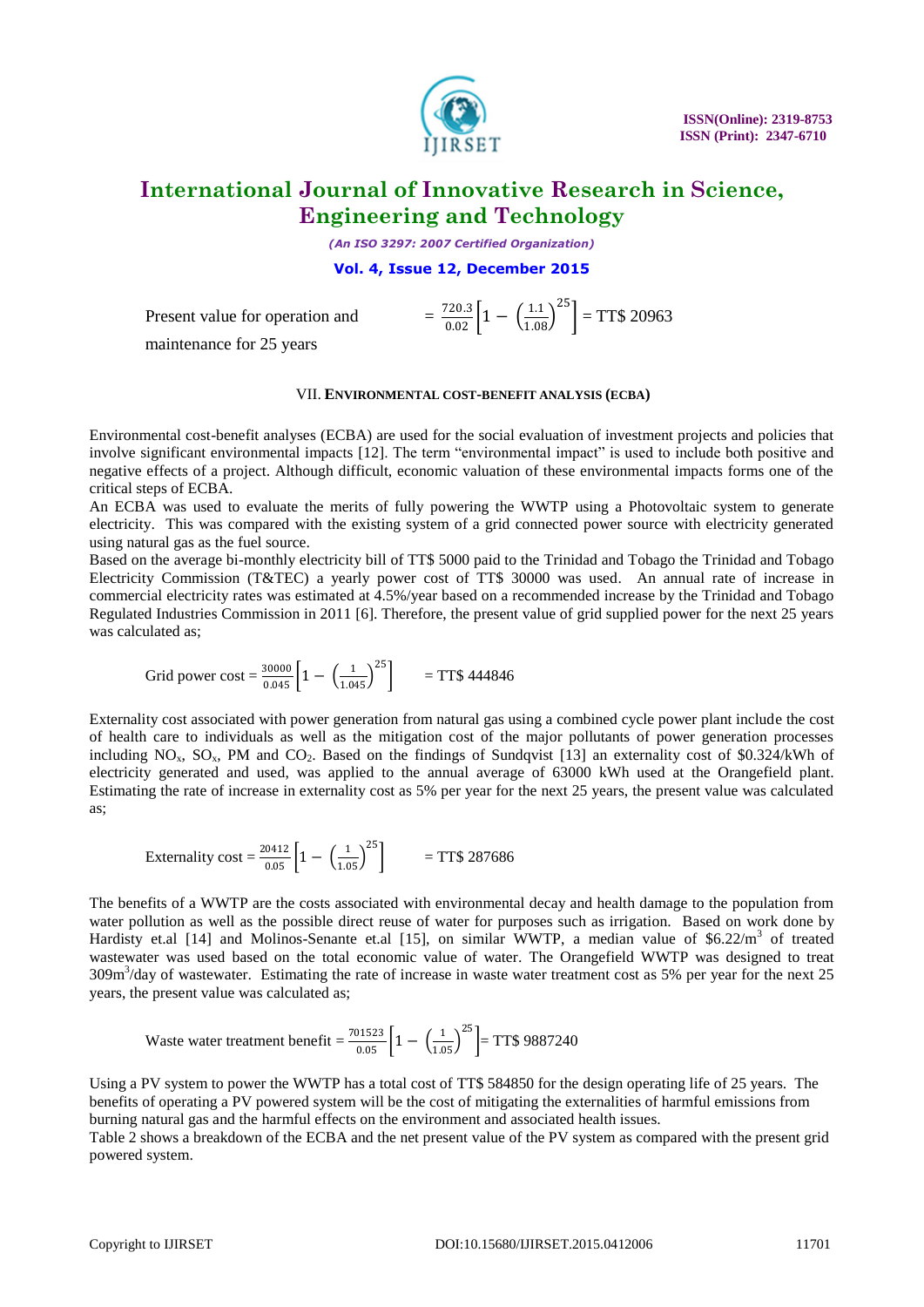

*(An ISO 3297: 2007 Certified Organization)*

### **Vol. 4, Issue 12, December 2015**

### VIII. **PAYBACK PERIOD**

A simple payback-time analysis was conducted with an estimated life period of 25 years for the photovoltaic system. The payback period was analysed for a grid tied PV system and a standalone PV system with respect to the cost of operating the WWTP with power from the grid. The present value setting-up and running the grid tied and standalone PV system was TT\$ 584850 and TT\$ 1544850, respectively. The present value of operating the WWTP with power from the grid was TT\$ 444846. This resulted in a payback period of 32.9 years and 86.8 years for the grid tied and standalone PV system, respectively.

|                                              | <b>Conventional Grid Power</b>            |              | <b>Photovoltaic Generated Power</b>      |              |
|----------------------------------------------|-------------------------------------------|--------------|------------------------------------------|--------------|
|                                              | (present value over 25 years)             |              | (present value over 25 years)            |              |
|                                              | Grid power cost                           | TT\$444846   | PV panels cost                           | TT\$ 360150  |
|                                              | <b>Externality cost</b><br>from emissions | TT\$ 287686  | Inverter cost                            | TT\$ 146737  |
| <b>COST</b>                                  |                                           |              | Installation cost                        | TT\$ 57000   |
|                                              |                                           |              | Maintenance cost                         | TT\$ 20963   |
|                                              |                                           |              | <b>Batteries</b>                         | TT\$ 960000  |
| <b>BENEFITS</b>                              | Waste water<br>treatment<br>benefit       | TT\$ 9887240 | Waste water<br>treatment benefit         | TT\$ 9887240 |
|                                              |                                           |              | No externality<br>cost from<br>emissions | TT\$ 287686  |
| Present<br>Value<br>Cost<br>(grid tied)      | TT\$732532                                |              | TT\$ 584850                              |              |
| Value<br>Cost<br>Present<br>(with batteries) |                                           |              | TT\$ 1544850                             |              |
| <b>Present Value Benefits</b>                | TT\$ 9887240                              |              | TT\$10174926                             |              |
| Value<br>Net.<br>Present<br>(grid tied)      | TT\$ 9154708                              |              | TT\$ 9590076                             |              |
| Value<br>Net.<br>Present<br>(with batteries) |                                           |              | TT\$ 8630076                             |              |

Table 2. Environmental Cost Benefit Analysis and Net Present Value

#### IX.**DISCUSSION AND CONCLUSION**

The ECBA showed that powering the Orangefield WWTP by an array of solar photovoltaic modules is a feasible option and is comparable to the existing conventional grid power mode of operation. However, using standalone systems with battery banks for the storage of power proved to dramatically increase the capital investment cost and makes this option least feasible. Including the monetary costing of the environmental and health effects caused by